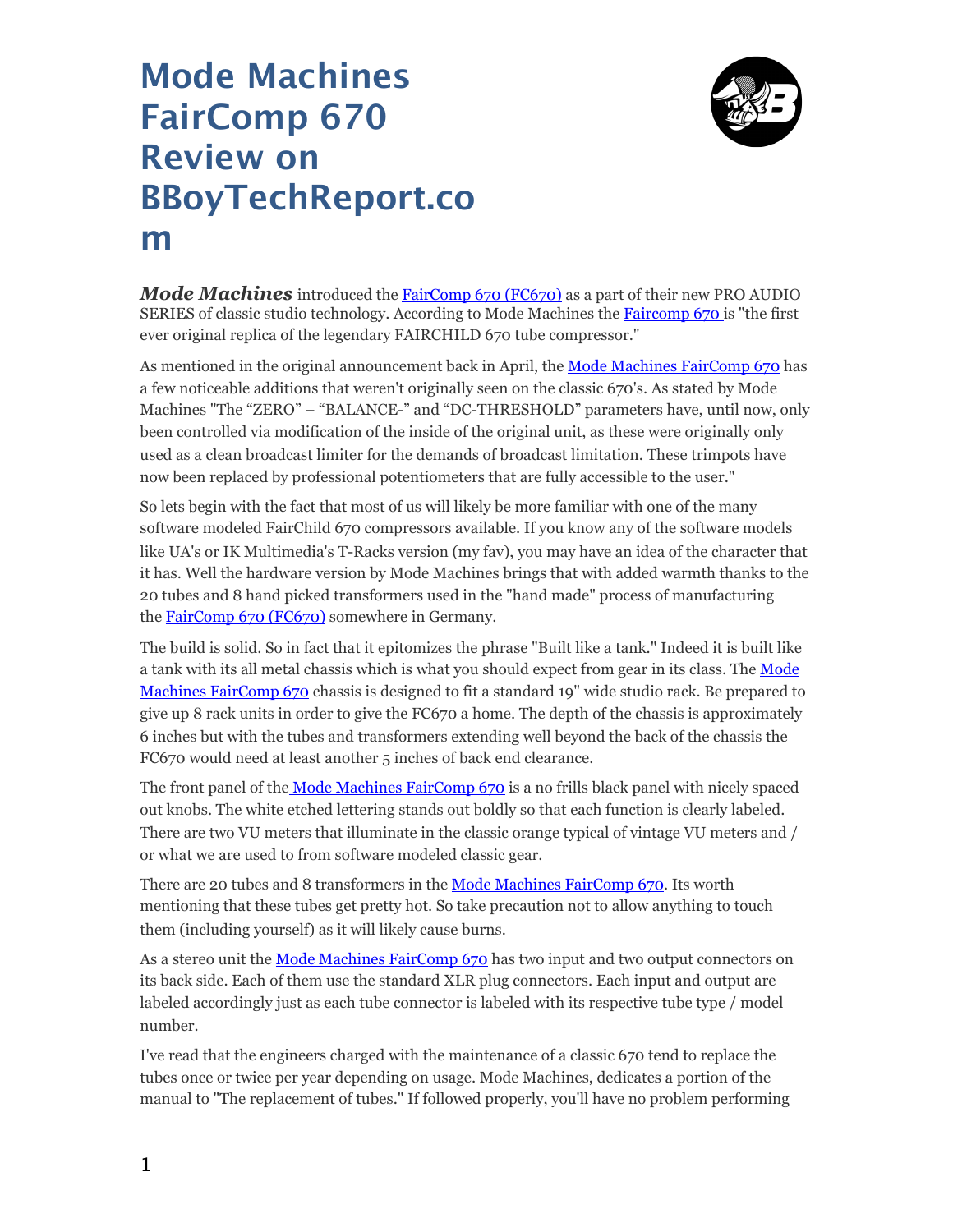## **Mode Machines FairComp 670 Review on BBoyTechReport.co m**



the task of replacing the tubes. The tubes can be bought a number of places but Mode Machines recommends [BTB Elecktronik](http://www.btb-elektronik.de/) ([http://www.btb-elektronik.de/\)](http://www.btb-elektronik.de/)

If you care fo[r specifics of the 20 tubes, no problem, tech out / b](http://www.btb-elektronik.de/)lack out. There are

- 8 6386 LGP JJ
- 2 ECC83S JJ / 12AX7
- 2 12BH7 EH
- $4 6973$  EH
- $1 GZ34$
- $1 EL34$
- 1 6084 (can be replaced with an E80F, not to be confused by the more popular EF80)
- $1 5651$

The [Mode Machines FairComp 670](http://www.modemachines.com/index.php?option=com_k2&view=item&id=18%3Afaircomp-670-compressor&Itemid=130) has a left and a right channel that is obviously metered via the left and right VU meters. Each meter has as a set of controls to the right of it which correspond to the VU meters approximate reading of the source material as it is effected by the unit.

At the top, the Left VU meter has a Left-Lat Metering switch that can be set to three positions, BAL, ZERO, BAL. Just beneath the Left-Lat Metering switch are two knobs, the ZERO regulator and the BAL regulator. As stated in the manual "Using the two BAL positions of this selector switch, the meter displays the bias currents of both branches of the Push-Pull Triodw stage." The trick here is to set the balance and zero point according to the original intended use of the unit. This can be achieved by switching between the BAL positions, adjusting the BAL regulator so that each BAL position is set to zero. Then setting the zero position via adjusting the ZERO regulator knob until the VU meters read zero. For stereo applications these settings can be mirrored on the Right-Vert Metering switch which resides to the right of the Right VU meter.

Thats the basic function of the unit but the fun is in experimenting with these values. Changing these BAL values / settings or "operating the triods stage with a slight unbalance of its bias currents" adds sweet touches of even harmonics to the signal which effects the timbre of the source material. You can see how a bit of experimenting can easily yield pleasing and or mind blowing results.

Digging a bit deeper, the left and right input gain knobs is where the "input signal is attenuated by up to -20db." A bit further right of the input knobs are the Threshold AC knobs (Left-Lat and Right-Vert). To understand this unit you have to know that the Threshold AC knobs set the stage for the [Mode Machines FairComp 670](http://www.modemachines.com/index.php?option=com_k2&view=item&id=18%3Afaircomp-670-compressor&Itemid=130). Set to the the far left (counter clockwise), the FC 670 acts